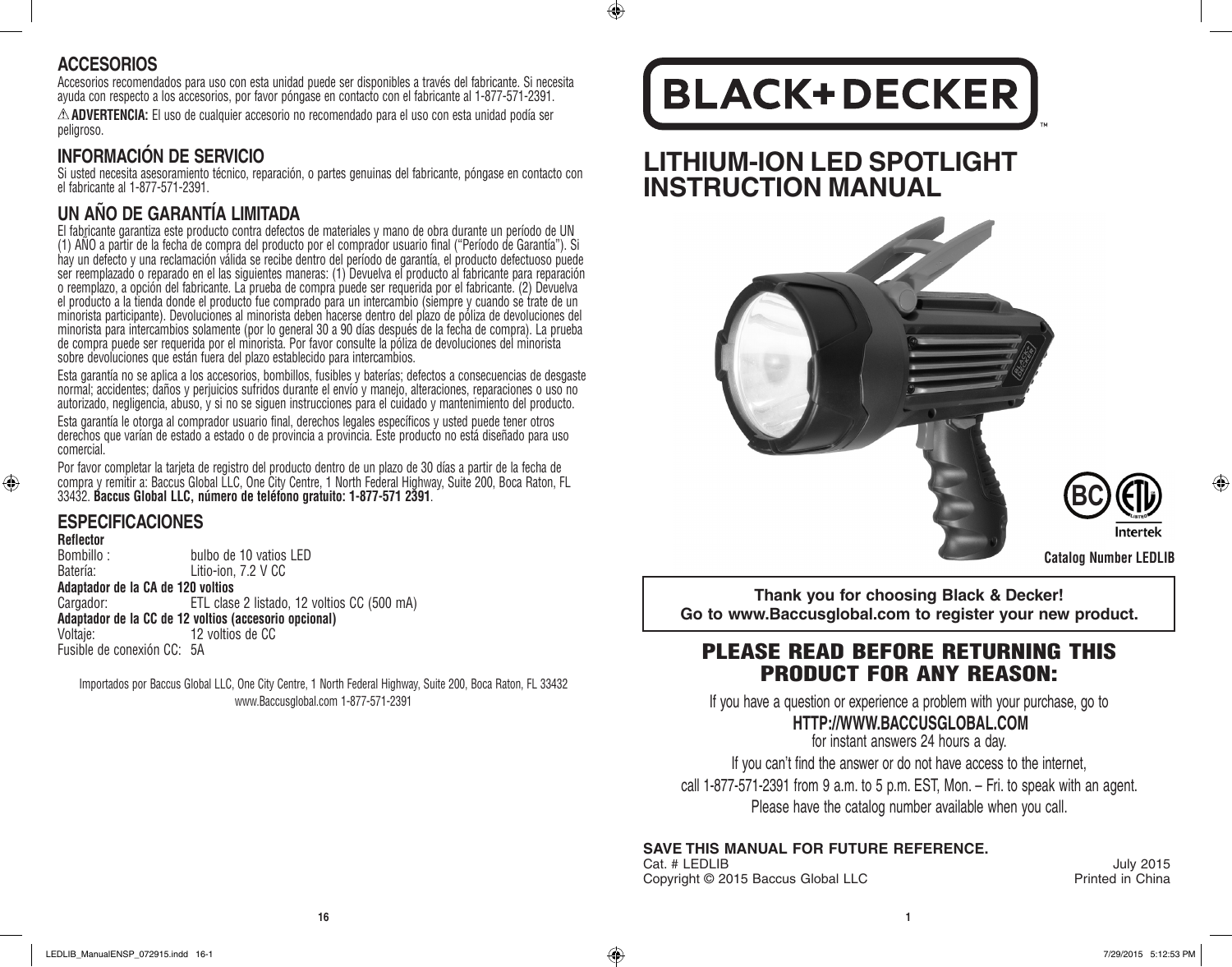This device complies with part 15 of the FCC rules. Operation is subject to the following two conditions: (1) this device may not cause harmful interference, and (2) this device must accept any interference received, including interference that may cause undesired operation.

This equipment has been tested and found to comply with the limits for a Class B digital device, pursuant to part 15 of the FCC Rules. These limits are designed to provide reasonable protection against harmful interference in a residential installation. This equipment generates, uses and can radiate radio frequency energy and, if not installed and used in accordance with the instructions, may cause harmful interference to radio communications. However, there is no guarantee that interference will not occur in a particular installation. If equipment does cause harmful interference to radio or television reception, which can be determined by turning the equipment off and on, the user is encouraged to try to correct the interference by one or more of the following measures: • Reorient or relocate the receiving antenna.

- Increase the separation between equipment and receiver.
- Connect the equipment into an outlet on a circuit different from that to which the receiver is connected.
- Consult the dealer or an experienced radio/TV technician for help.

Changes or modifications not approved by the party responsible for compliance could void user's authority to operate the equipment.

# SAFETY GUIDELINES / DEFINITIONS

**DANGER:** Indicates an imminently hazardous situation which, if not avoided, will result in death or serious injury.

**WARNING:** Indicates a potentially hazardous situation which, if not avoided, could result in death or serious injury.

**CAUTION:** Indicates a potentially hazardous situation which, if not avoided, may result in minor or moderate injury.

**CAUTION:** Used without the safety alert symbol indicates potentially hazardous situation which, if not avoided, may result in property damage.

**RISK OF UNSAFE OPERATION.** When using tools or equipment, basic safety precautions should always be followed to reduce the risk of personal injury. Improper operation, maintenance or modification of tools or equipment could result in serious injury and property damage. There are certain applications for which tools and equipment are designed. Manufacturer strongly recommends that this product NOT be modified and/or used for any application other than for which it was designed. Read and understand all warnings and operating instructions before using any tool or equipment.

# IMPORTANT SAFETY INSTRUCTIONS

**WARNING:** This product or its power cord contains lead, a chemical known to the State of California to cause cancer and birth defect or other reproductive harm. Wash hands after handling.

# **GENERAL SAFETY WARNINGS AND INSTRUCTIONS**

# **READ ALL INSTRUCTIONS**

**WARNING:** Read all instructions before operating product. Failure to follow all instructions listed below may result in electric shock, fire and/or serious injury.

#### **WARNING – WHEN USING ELECTRICAL APPLIANCES, BASIC PRECAUTIONS SHOULD ALWAYS BE FOLLOWED, INCLUDING THE FOLLOWING:**

- To reduce the risk of injury, close supervision is necessary when the spotlight is used near children.
- Use only attachments recommended or sold by the manufacturer.

#### **WARNING: TO REDUCE THE RISK OF ELECTRIC SHOCK:**

- Do not put the spotlight in water or other liquid. Do not place or store the spotlight where it can fall or be pulled into water or become wet.
- Charge indoors only. Do not expose chargers to water or any other liquid.
- Do not clean this appliance with a water spray or the like.
- Use only the charger supplied by the manufacturer to recharge.
- When an extension cord is used:

⊕

- The marked rating of the detachable power supply cord or extension cord should be at least as great as the electrical rating of this appliance.
- The cord should be arranged so that it will not drape over the countertop or tabletop where it can be tripped over, snagged, or pulled on unintentionally (especially by children).

– The extension cord should be kept dry and off the ground.

#### **WARNING: FIRE HAZARD:**

 $\bigcirc$ 

- Keep spotlight lamp and heat sink away from materials that may burn.
- Never contact combustible material to the lens or heat sink.

#### **CAUTION: TO REDUCE THE RISK OF INJURY OR PROPERTY DAMAGE:**

- The LED gets hot quickly. Do not touch hot lens, quard, heat sink, or enclosure.
- Never place the light face down on any surface when lit, charging or not in use. Never store the light face down on any surface.
- Never look directly into the light or shine the light into another person's eyes.
- Keep sharp objects away from lens it is glass and can break.
- Do not immerse spotlight in water.
- Do not expose this unit to extremely high temperatures.
- Do not drop or throw spotlight. It contains glass and a lithium-ion battery pack.
- Use only with AC or DC charging adapters that are provided with unit. Plug in the charging adapter at the spotlight first, then plug into the charging source.
- After charging/recharging, disconnect charging adapter and wait 5 minutes before use.
- Do not crush, cut, pull or expose charging adapter cords to extreme heat.
- Position charging adapter cords so they do not become entangled or become a safety hazard. Keep charging adapter cords away from sharp edges.
- Use in a dry location only.
- Do not open body casing. There are no user-serviceable parts inside.
- Do not operate the spotlight without the lens in place.
- To reduce risk of damage to electric plug and cord, pull by plug rather than cord when disconnecting.
- Do not attempt to charge the unit if the charger is damaged return the charger to manufacturer for repair or replacement.

## **SPECIFIC SAFETY INSTRUCTIONS FOR LITHIUM-ION BATTERIES WARNING: TO REDUCE THE RISK OF FIRE, ELECTRIC SHOCK, BURST HAZARD, OR INJURY TO PERSONS OR PROPERTY:**

Lithium-ion batteries are small, compact and ideal for providing long-lasting power to this unit. However, they must be used and charged properly. Improper use can result in serious injury, fire, or death.

- Lithium-ion batteries can explode in the presence of a source of ignition. Do not use the product in the presence of an open flame.
- Do not place this lithium-ion battery powered unit in fire or apply heat to it.
- Do not subject this lithium-ion battery powered unit to strong impacts or shocks. The battery in this unit contains safety and protection devices which, if damaged, may cause the battery to generate heat, rupture or ignite.
- Do not expose this lithium-ion battery powered unit to water or salt water, or allow the battery to get wet.
- Avoid storing this lithium-ion battery powered unit in the basement, bathroom or other areas of the house that are or may become wet or humid or where moisture may concentrate.
- Do not leave this lithium-ion battery powered unit in direct sunlight, or use or store the unit inside cars in hot weather. Doing so may cause the battery to generate heat, rupture, or ignite. Using the battery in this manner may also result in a loss of performance and a shortened life expectancy.
- Never charge this unit near heat or flammable objects.
- **NEVER THROW WATER ON A BURNING LI-ION BATTERY! If a lithium-ion battery does catch on fire, it will burn even more violently if it comes in contact with water or even moisture in the air. A fire extinguisher must be used.**

#### **Battery Charging and Capacity**

This unit is delivered in a partially charged state – you must fully charge it before using it for the first time.

When stored at room temperature with a full charge, Li-ion batteries will will begin to discharge from the time they are manufactured, even when unused. Deep discharges also decrease their capacity. Battery life can be extended by the following:

- Charge battery to full capacity before storage.
- Store this unit at temperatures between 5°C and 20°C (41°F and 68°F).

**2 3**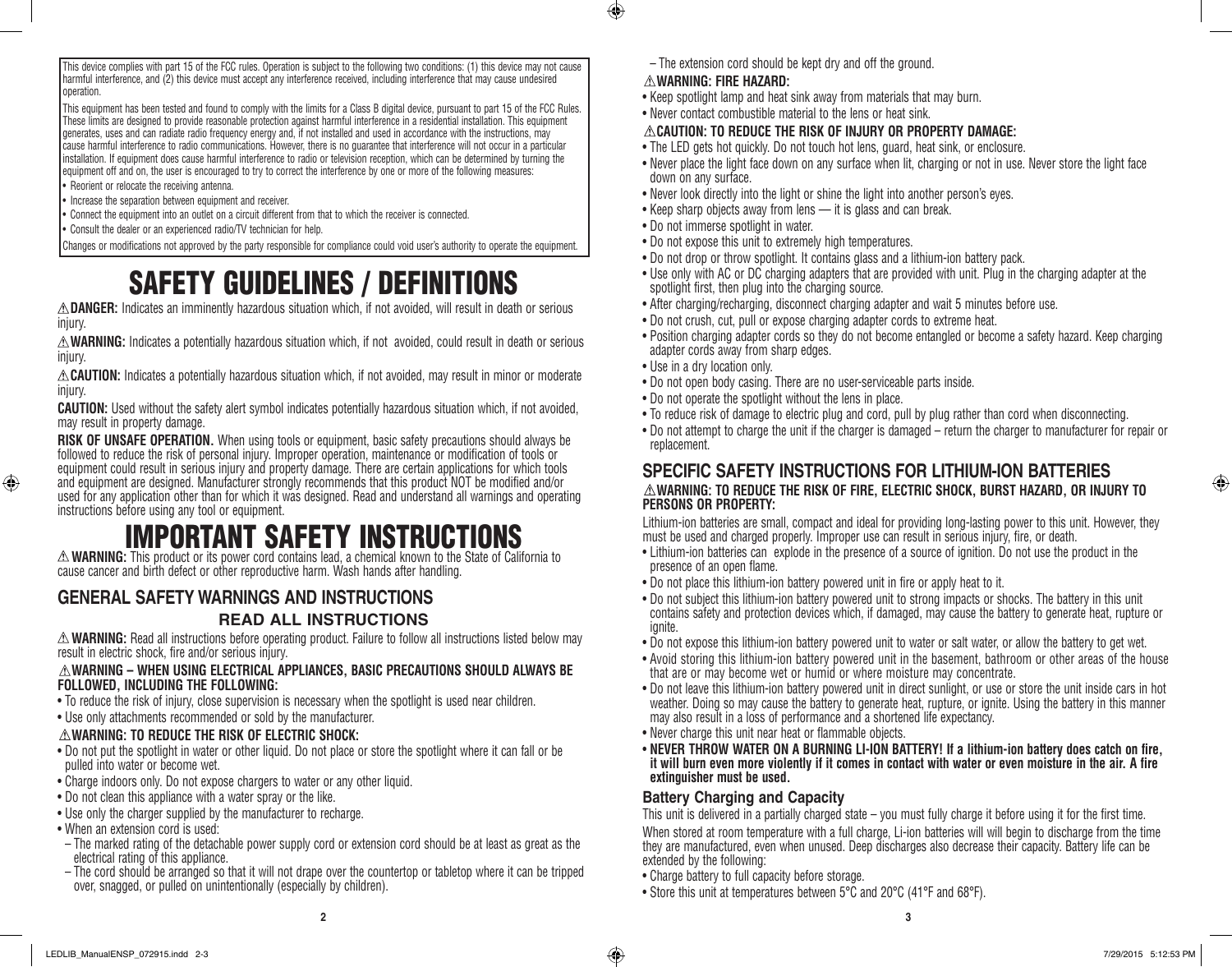- Never discharge the battery fully.
- Charge after each use.
- Always charge at least once every 3-6 months if not in frequent use to prevent overdischarge.

# **Transportation of Lithium-Ion Batteries**

- Always check all applicable local, national, and international regulations before transporting a unit containing a Lithium-Ion battery.
- Transporting an end-of-life, damaged, or recalled battery may, in certain cases, be specifically limited or prohibited.

# SAVE THESE INSTRUCTIONS

# **INTRODUCTION**

Congratulations on purchasing your new *Black & Decker Lithium-Ion LED Spotlight*. **Read this Instruction Manual and follow the instructions carefully before using your new spotlight.**

# **FEATURES**

⊕



10. 120 Volt AC Adapter

11. 12 Volt DC Adapter (optional accessory)

- 4. Pistol Grip Handle
- 5. On/Off Trigger
- 6. Rubber Bezel



The battery and charging status LED indicator is located on the back of the unit. It lights or flashes in three colors to indicate the following:

# **When charging:**

**Green:** Battery is in a fully charged state.

**Orange (flashing):** Battery is in a partially charged state.

**Red (flashing):** Battery needs to be recharged.

# **Green & Red (flashing alternately):**

- 1. The battery of the unit is overheated due to extensive use or recharging. The charging process will stop at this stage and will automatically resume after a cool down period.
- 2. The battery voltage of your vehicle or other 12 volt DC power source has dropped to a level that is too low when charging using the 12 volt DC adapter. The charging process will stop at this stage and will automatically resume after the battery level of the 12 volt DC power source returns to normal.

# **When operating:**

**Green:** Battery is operating at full voltage.

**Orange:** Battery is operating at partial voltage.

**Red:** Battery is operating at low voltage, and should be recharged.

**Green & Red (flashing alternately):** The battery of the unit is overheated due to extensive use or recharging. The operation will stop at this stage and will automatically resume after a cool down period.

# **CHARGING/RECHARGING THE SPOTLIGHT**

This unit is shipped in a partially charged state. Charge unit after purchase and BEFORE first use using the 120 Volt AC Adapter for 6 hours or until the battery/charge status LED indicator lights green.

Recharge after each use until the battery/charge status LED indicator lights green.

#### **IMPORTANT: When the unit is not in use, we recommend that the battery is charged at least every 3 to 6 months.**

- **CAUTION: TO REDUCE THE RISK OF PROPERTY DAMAGE:**
- Never place the light face down on any surface when charging.
- Failure to keep the battery charged will cause permanent damage and result in poor performance.

# **Charging/recharging using the 120 Volt AC Adapter**

- Make sure the spotlight is off (the trigger lock is in the off position and the trigger is not depressed).
- Insert the barrel connector of the AC Adapter into the 12 Volt DC Charging Port on the back of the unit. Insert the plug end into a (powered) standard North American 120 volt 60Hz outlet.
- Charge until the battery/charge status LED indicator lights green (approximately 6 hours).

# **Charging/recharging using the 12 Volt DC Adapter (optional accessory)**

- Make sure the spotlight is off (the trigger lock is in the off position and the trigger is not depressed).
- Insert the barrel tip of the supplied 12 Volt DC Adapter into the 12 Volt DC Charging Port on the back of the unit.
- Insert the 12 volt DC plug end into the accessory outlet of your vehicle or other 12 volt DC power source.
- Charge until the battery/charge status LED indicator lights green (approximately 4-6 hours).

**Notes:** When using a vehicle's 12 volt DC accessory outlet as a charging source, be aware that some vehicles require you to turn on the ignition to power the accessory outlet.

# **WARNING:TO AVOID THE RISK OF PROPERTY DAMAGE:**

- **NEVER CONNECT THE UNIT TO A POSITIVE GROUNDED VEHICLE.**
- The 12 Volt DC Adapter must only be connected to batteries with a nominal output voltage of 12 volts. The unit will not operate from a 6 volt battery and will sustain permanent damage if connected to a 24 volt battery.

LEDLIB\_ManualENSP\_072915.indd 4-5 7/29/2015 5:12:54 PM

⊕

**4 5**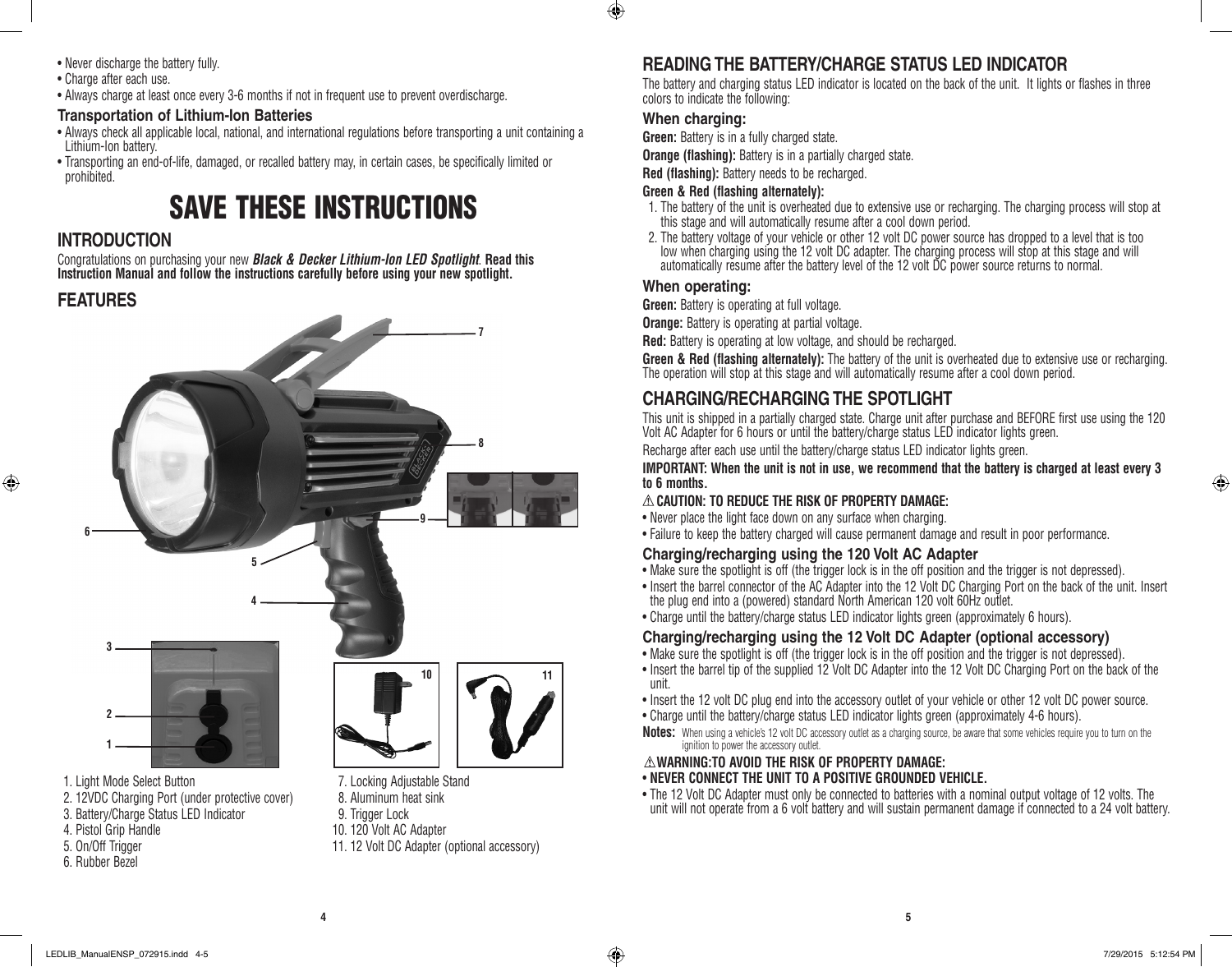# **OPERATING INSTRUCTIONS**

# **Operating the spotlight**

- 1. Disconnect from charger.
- 2. The On/Off trigger is located in the front of the handle of the spotlight.
- 3. To turn the spotlight on, squeeze the trigger.
- 4. To turn off the spotlight, release the trigger.
- **Note:** The On/Off trigger can be locked in the on position using the trigger lock bar on the side of the unit. The battery/charge status LED indicator will light in one of three colors (as described in the "Reading the Battery/Charge Status LED Indicator" section) to indicate the battery status.

# **Locking the spotlight**

To lock the spotlight in the on position, depress the On/Off Trigger, then press the trigger lock bar. The spotlight will stay on until the trigger unlock bar is pressed and the On/Off Trigger is released.

If the On/Off Trigger is released when the trigger lock bar is pressed, the spotlight will be locked in the off position. To turn the spotlight on again, press the trigger unlock bar before pressing the On/Off Trigger.

## **Using the light mode select button**

The spotlight offers two brightness modes.

When the spotlight is first turned on, the light is operating at maximum brightness. To operate the spotlight at medium brightness, press the Light Mode Select Button on the back of unit once. Press it again to switch back to maximum brightness.

## **Operating the unit corded**

⊕

Plug the barrel tip of the supplied 12 volt DC adapter into the 12 volt DC power and charging port at the back of the unit. Insert the plug end into the accessory outlet of your vehicle or other 12 volt DC power source. Operate the unit as outlined in the previous section.

**IMPORTANT:** The spotlight will operate while the 120 Volt AC Adapter is attached, but will continue to draw power from the unit's Lithium-Ion battery while the spotlight operates. This may cause the low voltage protection to activate and shut the spotlight down. Manufacturer recommends only operating the unit in corded mode using the 12 Volt DC Adapter.

# **Using the Locking Adjustable Stand**

Snap the Locking Adjustable Stand up, invert the unit and set it upon a flat, stable surface for hands-free operation.

# **Using the carry lanyard (optional accessory)**

The carry lanyard may be used to carry the unit or to hang it for storage. Always adjust the slide on the cords to keep the lanyard secure around any supporting object.

## **CAUTION: TO REDUCE THE RISK OF PRODUCT DAMAGE:**

- When light is hung by the carry lanyard, do not shake the spotlight or object that it is hanging from. Do not hang the spotlight from any electrical wires or anything that it is not secure.
- Only use the carry lanyard for hanging this spotlight. The carry lanyard is not intended to support additional weight. Do not attach or hang anything additional to the spotlight or risk of breakage may occur.

# **CARE AND MAINTENANCE**

All batteries lose energy from self-discharge over time and more rapidly at higher temperatures. When the unit is not in use, we recommend that the battery is charged at least every 3 to 6 months.

Never submerge the unit in water. If the unit gets dirty, gently clean the outer surfaces of the spotlight unit with a soft cloth moistened with a mild solution of water and detergent.

There are no user-replaceable parts. Periodically inspect the condition of adapters, connectors and wires. Contact manufacturer to replace any components that have become worn or broken.

## **Battery replacement/disposal**

#### BATTERY REPLACEMENT

The battery should last the service life of the unit. Service life is dependent on a number of factors including but not limited to the number of recharge cycles, and proper care and maintenance of the battery by the end user. Contact manufacturer for any information you may need.

# SAFE BATTERY DISPOSAL

Contains a lithium-ion battery, which must be disposed of properly. Recycling is required. Failure to comply with local, state and federal regulations can result in fines, or imprisonment. Please recycle.

#### **WARNINGS:**

 $\bigoplus$ 

- Do not dispose of the battery in fire as this may result in an explosion.
- Before disposing of the battery, protect exposed terminals with heavy-duty electrical tape to prevent shorting (shorting can result in injury or fire).
- Do not expose battery to fire or intense heat as it may explode.

# **12 volt DC Adapter plug fuse replacement**

The fuse in the plug end of the 12 Volt DC Adapter protects the adapter's charging circuit. If the 120 Volt AC Adapter operates, but the DC charging adapter does not, then this fuse may be opened (blown).

To replace the fuse:

- 1. Unscrew the end cap of the DC plug (counterclockwise).
- 2. Remove spring center contact and fuse.
- 3. Check fuse with a continuity checker.
- 4. If blown, locate a replacement 5 amp fuse.
- 5. Replace the fuse, spring, contact and end cap.
- 6. Screw end cap clockwise until it is finger tight DO NOT OVER-TIGHTEN.
- 7. Test for proper operation of the 12 volt DC adapter.

# **TROUBLESHOOTING**

| <b>Problem</b>                                                                                 | <b>Solution</b>                                                                                                                                                                                                                                                                                                                                                                                                                                               |
|------------------------------------------------------------------------------------------------|---------------------------------------------------------------------------------------------------------------------------------------------------------------------------------------------------------------------------------------------------------------------------------------------------------------------------------------------------------------------------------------------------------------------------------------------------------------|
| The battery/charge status LED<br>indicator flashing green/red<br>alternatively during charging | The unit may have shut down to protect the battery from overheating<br>after long term operation or charging/recharging. Unplug the AC or DC<br>adapter and allow the spotlight to cool down approximately a half-hour<br>before resuming charging.                                                                                                                                                                                                           |
| The battery/charge status LED<br>indicator does not light when<br>charging                     | 1. Check connection to the 12 Volt DC Charging Port.<br>2. Check connection to AC or DC power source.<br>3. Confirm there is a functioning AC or DC current.<br>4. Check that the fuse in the 12 Volt DC Adapter is not blown.                                                                                                                                                                                                                                |
| Unit will not operate                                                                          | 1. The unit may have shut down to protect the battery from<br>overheating after long term operation or charging/recharging.<br>Allow the spotlight to cool down for approximately a half-hour<br>before resuming operation.<br>2. The battery may be completely discharged. Charge the unit<br>following the directions.<br>3. If the spotlight does not operate after a cool-down period or<br>recharging as directed, contact manufacturer at 877-571-2391. |

# **ACCESSORIES**

Recommended accessories for use with this unit may be available from the manufacturer. If you need assistance regarding accessories, please contact manufacturer at 1-877-571-2391.

**WARNING:** The use of any accessory not recommended for use with this appliance could be hazardous.

# **SERVICE INFORMATION**

Whether you need technical advice, repair, or genuine factory replacement parts, contact the manufacturer at 877-571-2391.

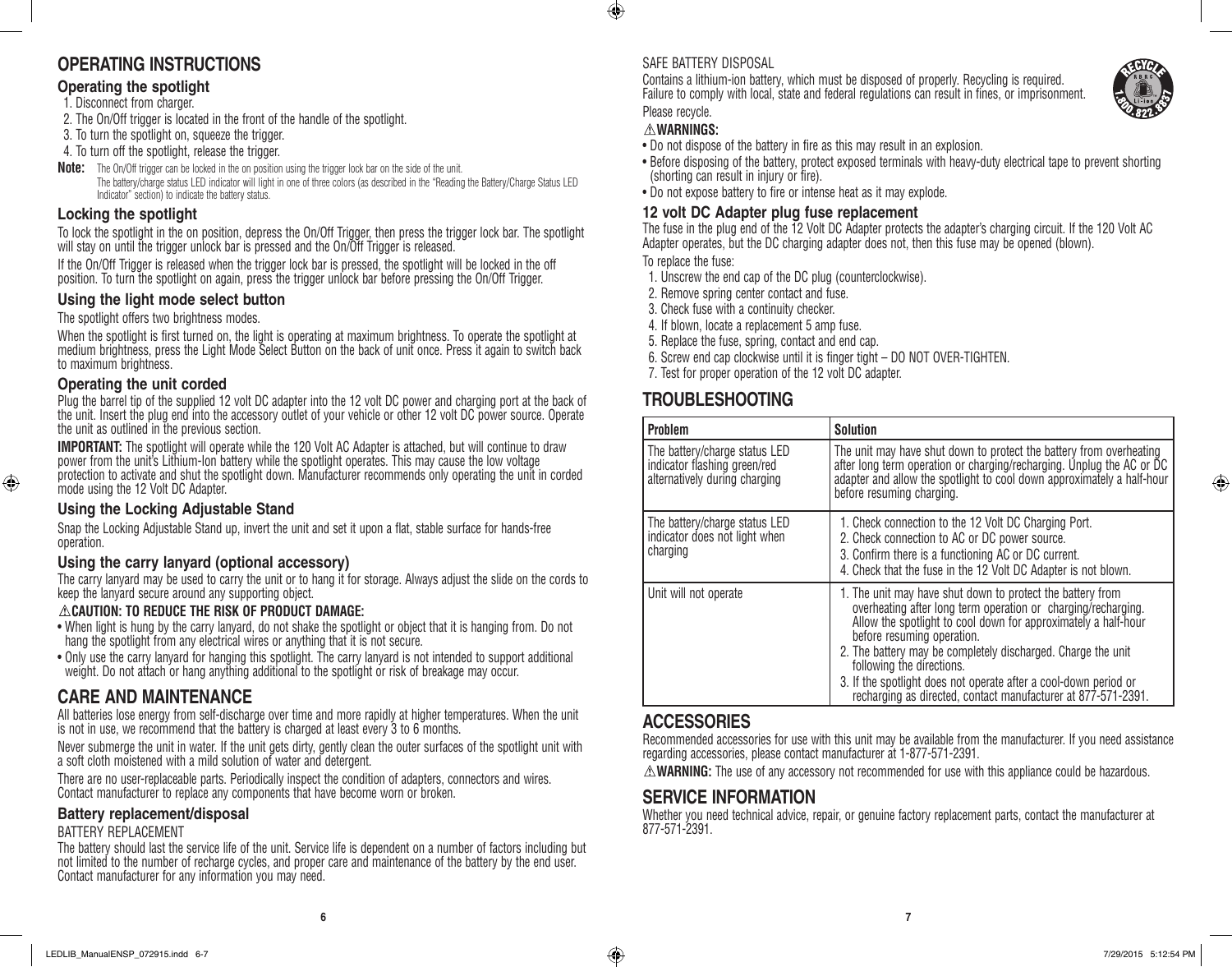# **ONE-YEAR LIMITED WARRANTY**

The manufacturer warrants this product against defects in materials and workmanship for a period of ONE (1) YEAR from the date of retail purchase by the original end-user purchaser ("Warranty Period").

If there is a defect and a valid claim is received within the Warranty Period, the defective product can be replaced or repaired in the following ways: (1) Return the product to the manufacturer for repair or replacement at manufacturer's option. Proof of purchase may be required by manufacturer. (2) Return the product to the retailer where product was purchased for an exchange (provided that the store is a participating retailer). Returns to retailer should be made within the time period of the retailer's return policy for exchanges only (usually 30 to 90 days after the sale). Proof of purchase may be required. Please check with the retailer for their specific return policy regarding returns that are beyond the time set for exchanges.

This warranty does not apply to accessories, bulbs, fuses and batteries; defects resulting from normal wear and tear, accidents; damages sustained during shipping; alterations; unauthorized use or repair; neglect, misuse, abuse; and failure to follow instructions for care and maintenance for the product.

This warranty gives you, the original retail purchaser, specific legal rights and you may have other rights which vary from state to state or province to province. This product is not intended for commercial use.

Please complete the Product Registration Card and return within 30 days from purchase of the product to: Baccus Global LLC, One City Centre, 1 North Federal Highway, Suite 200, Boca Raton, FL 33432. **Baccus Global LLC, toll-free number: 877-571-2391.** 

# **SPECIFICATIONS**

**Spotlight**

♠

Bulb: 10 watt LED bulb Battery: Lithium-Ion, 7.2 V DC **120 Volt AC Adapter** Charger: Class 2, 12 volts DC (500mA) **12 volt DC Adapter (optional accessory)** Voltage: 12 volts DC<br>DC Plug Fuse: 5A DC Plug Fuse:

Imported by Baccus Global LLC, One City Centre, 1 North Federal Highway, Suite 200, Boca Raton, FL 33432 www.Baccusglobal.com 1-877-571-2391

# **BLACK+DECKER**

 $\bigcirc$ 

**MANUAL DE INSTRUCCIONES DEL LINTERNA LED DEL LITIO-ION**





**Número de catálogo LEDLIB**

**¡Gracias por elegir Black & Decker! Visite www.Baccusglobal.com para registrar su nuevo producto.**

# LEA EL MANUAL ANTES DE DEVOLVER ESTE PRODUCTO POR CUALQUIER MOTIVO:

Si tiene una consulta o algún inconveniente con su producto, visite **HTTP://WWW.BACCUSGLOBAL.COM**

para obtener respuestas instantáneas las 24 horas del día.

Si no encuentra la respuesta o no tiene acceso al Internet, llame al 1-877-571-2391 de Lunes a Viernes de 9 a.m. a 5 p.m. hora del este para hablar con un agente. Cuando llame, tenga a mano el número de catálogo.

## **CONSERVE ESTE MANUAL PARA FUTURAS CONSULTAS.**

N<sup>o</sup> de Catálogo: LEDLIB **Juillet 2015** Derechos Reservados © 2015 Baccus Global Impreso en China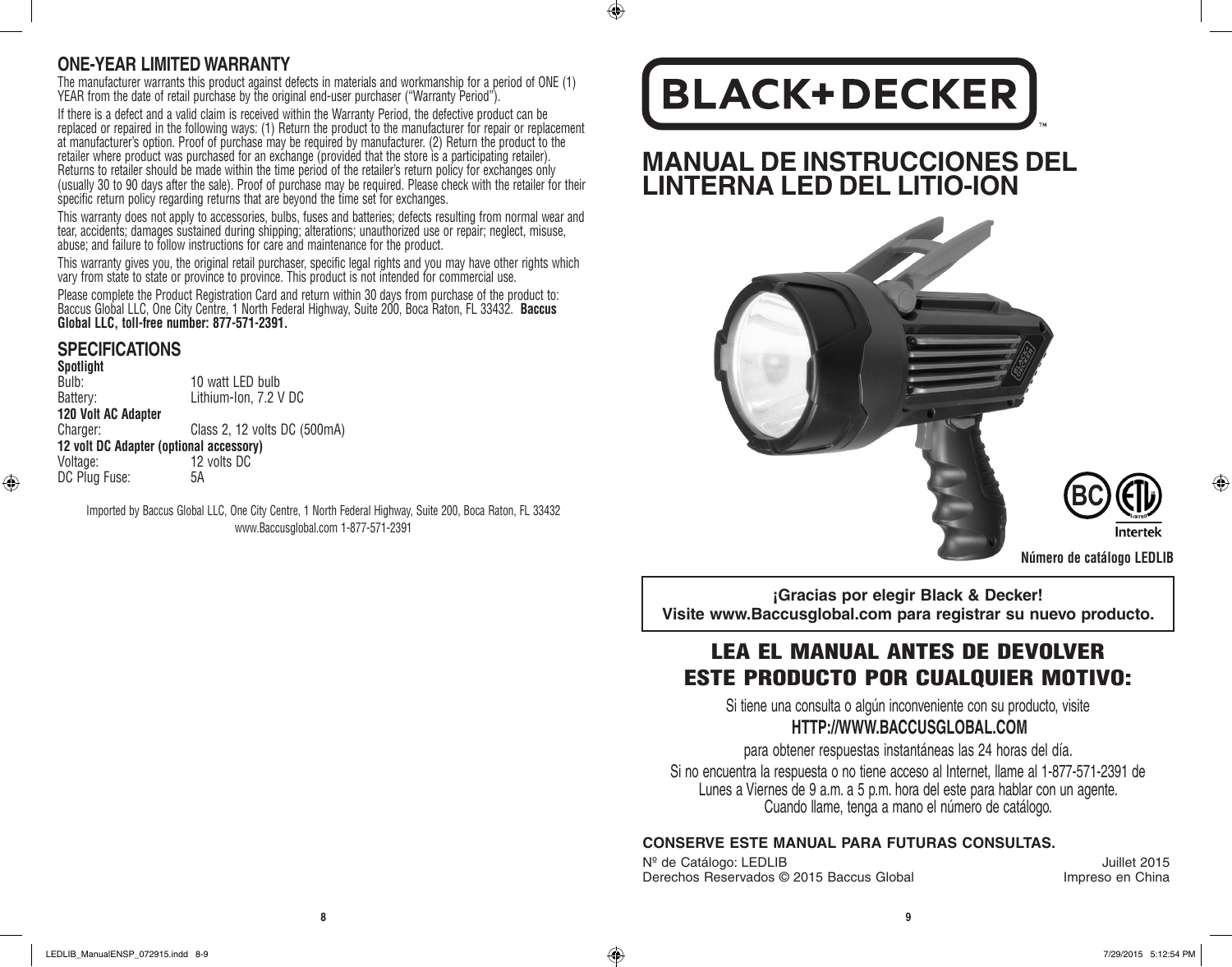Este dispositivo cumple con la parte 15 de las normas de la Comisión Federal de Comunicaciones de Estados Unidos (FCC). La operación está sujeta a las dos condiciones siguientes: (1) este dispositivo no puede causar interferencia perjudicial y (2) este mecanismo debe aceptar cualquier interferencia recibida, incluida la interferencia que puede provocar una operación no deseada.

Este equipo ha sido probado y se encontró que cumple con los límites para dispositivo digital Clase B, según la parte 15 de las normas de la FCC. Estos límites están diseñados para brindar protección razonable contra interferencia perjudicial en una instalación residencial. Este equipo genera, usa y puede irradiar energía en frecuencia de radio y si no se instala y se usa de acuerdo con las instrucciones, puede provocar interferencia perjudicial en las comunicaciones de radio. Sin embargo, no hay garantía de que la interferencia no ocurra en una instalación en particular. Si el equipo provoca interferencia perjudicial en la recepción de radio o televisión, lo que se puede determinar al apagar y encender el equipo, el usuario debe tratar de corregir la interferencia mediante una o más de las siguientes medidas:

- Cambiar la orientación o la ubicación de la antena de recepción.
- Aumentar la separación entre el equipo y el receptor.
- Conectar el equipo a un tomacorriente sobre un circuito diferente de aquel al que está conectado el receptor.
- Consultar al vendedor o pedir la ayuda de un técnico en radio y televisión con experiencia.

Los cambios o las modificaciones no aprobados por el partido responsable de conformidad podían anular la autoridad del usuario para funcionar el equipo.

# NORMAS DE SEGURIDAD / DEFINICIONES

**PELIGRO:** Indica una situación de peligro inminente que, si no se evita, provocará la muerte o lesiones graves. **ADVERTENCIA:** Indica una situación de peligro inminente que, si no se evita, provocará la muerte o lesiones graves.

**PRECAUCIÓN:** Indica una situación de peligro potencial que, si no se evita, puede provocar lesiones leves o moderadas.

**PRECAUCIÓN:** Utilizado sin el símbolo de alerta de seguridad indica una situación de peligro potencial que, si no se evita, puede provocar daños a la propiedad.

**RIESGO DE OPERACIÓN INSEGURA.** Cuando se utilizan herramientas o equipos, siempre se deben respetar las precauciones de seguridad para reducir el riesgo de lesiones personales. La operación, el mantenimiento o la modificación incorrectos de herramientas o equipos pueden provocar lesiones graves y daños a la propiedad. Las herramientas y los equipos están diseñados para usos determinados. Fabricante recomienda encarecidamente que NO se modifique este producto y que NO se utilice para ningún otro uso que aquél para el que fue diseñado. Lea y comprenda todas las instrucciones operativas y las advertencias antes de utilizar cualquier herramienta o equipo.

# INSTRUCCIONES IMPORTANTES DE SEGURIDAD

**ADVERTENCIA:** Este producto o su cable de alimentación contiene plomo, una sustancia química reconocida por el Estado de California como causante de cáncer, defectos de nacimiento u otros problemas reproductivos. Lávese las manos después de utilizarlo.

# **INSTRUCCIONES Y ADVERTENCIAS DE SEGURIDAD GENERALES LEA TODAS LAS INSTRUCCIONES**

**ADVERTENCIA:** Lea todas las instrucciones antes de hacer funcionar el producto. El incumplimiento de todas las instrucciones enumeradas a continuación puede provocar una descarga eléctrica, un incendio o lgraves.

#### **ADVERTENCIA: PARA REDUCIR EL RIESGO DE DESCARGA ELÉCTRICA:**

- No ponga el proyector en el agua o el otro líquido. No coloque ni guarde la luz donde pueda caerse o ser tirado en el agua o se mojen.
- Carque dentro solamente. No exponga los cargadores al agua o cualquie otro líquido.
- No limpie el linterna con una aspersión de agua o similares.
- Utilice solamente el cargador provisto por el fabricante a la recarga.
- Cuando un cable de extensión es utilizada:

⊕

- El grado marcado de la cuerda desmontable de la fuente de alimentación o de la cuerda de la extensión debe ser por lo menos tan grande como el grado eléctrico de esta aplicación.
- La cuerda debe ser arreglada de modo que no cubra sobre el countertop o el tablero de la mesa donde puede ser disparada encima, snagged, o tiró en inintencionalmente (especialmente por los niños).
- La cuerda de la extensión se debe mantener seca y de la tierra.

#### **ADVERTENCIA: RIESGO DE INCENDIO:**

- Mantenga la lámpara centro de atención y disipador de calor alejada de materiales inflamables.
- Nunca en contacto con materias combustibles que el objetivo o el disipador de calor.

#### **PRECAUCIÓN: PARA REDUCIR EL RIESGO DE LESIONES O DAÑOS A LA PROPIEDAD:**

- El LED consigue caliente rápidamente. No toque la lente, el protector, el disipador de calor o el recinto caliente.
- Nunca coloque la luz encendida hacia abajo en cualquier superficie, cargando o si no está en uso. Nunca almacene la luz hacia abajo sobre cualquier superficie.
- Nunca mire directamente a la luz ni la apunte directamente a los ojos de otra persona.
- Guarde la lámpara del proyector lejos de materiales que pueden quemar.
- Mantenga los objetos afilados lejos dla lente dla linterna el vidrio puede romperse.
- No sumerja la linterna en agua.

 $\bigcirc$ 

- No exponga esta unidad extremadamente a las temperaturas altas.
- No tire ni deje caer la linterna. Contiene vidrio y un paquete de la batería recargable del litio-ion.
- Use sólo los adaptadores CA o CC que vienen con esta unidad. Primero, conecte el adaptador de carga al reflector y después conéctelo a la fuente de carga.
- Después de cargar/recargar, desconecte el adaptador de recarga y espere 5 minutos antes usar la linterna.
- No aplaste, corte, hale o exponga los cables del adaptador de carga al calor extremo.
- Coloque los cables del adaptador de carga de manera que no se enreden o se conviertan en un peligro de seguridad. Mantenga los cables del adaptador de carga alejados de bordes afilados.
- Use la unidad en lugares secos solamente.
- No abra la cubierta dla linterna. No contiene piezas serviciables por el usuario.
- No funcione el proyector sin la lente en el lugar.
- Para reducir el riesgo de daños al enchufe o al cable eléctrico, tire por el enchufe más bien que por el cable al desconectar del cargador de CA de 120 voltios.
- No intente cargar la unidad si se daña el cargador vuelven el cargador al fabricante para la reparación o el reemplazo.

# **INSTRUCCIONES DE SEGURIDAD ESPECÍFICAS PARA LAS BATERÍAS DEL LITIO-ION**

#### **ADVERTENCIA: PARA REDUCIR EL RIESGO DE FUEGO, DE DESCARGA ELÉCTRICA, DE PELIGRO DE LA EXPLOSIÓN, O DE LESIONES O DAÑOS A LA PROPIEDAD:**

Baterías del litio-ion son pequeñas, compactas e ideal para proporcionar energía duradera a esta unidad. Sin embargo, deben ser utilizadas y ser cargadas correctamente. El uso incorrecto puede dar lugar a lesión serio, a fuego, o a muerte.

- Las del litio-ion pueden estallar en presencia de una fuente de ignición. No utilice el producto en presencia de una llama abierta.
- No ponga esta unidad con baterías del litio-ion en fuego ni aplique el calor a él.
- No sujete esta unidad con baterías del litio-ion a los impactos o a los choques fuertes. La batería en esta unidad contiene los dispositivos de la seguridad y de protección que, si están dañados, pueden hacer la batería generar calor, romper o encender.
- No exponga esta unidad accionada por la batería del litio-ion para regar o agua salada, o permita que la batería consiga mojada.
- Evite almacenar esta batería de litio-ion dispositivo eléctrico en el sótano, cuarto de baño u otras áreas de la casa que están o pueden quedar mojados o húmedos o donde la humedad puede concentrarse.
- No deje esta unidad accionada por la batería del litio-ion en luz del sol directa, o utilice o almacene la unidad dentro de los coches en tiempo caliente. El hacer tan puede hacer la batería para generar calor, para romper, o para encender. Usando la batería de este modo puede también dar lugar a una pérdida de funcionamiento y de una esperanza de vida acortada.
- Nunca cargue esta unidad cerca de calor o de objetos inflamables.
- **¡NUNCA LANCE EL AGUA EN UNA BATERÍA ARDIENTE DE LI-ION! Si una batería del litio-ion coge en el fuego, quemará más violentamente si entra en contacto con el agua o aún la humedad en el aire. Un extintor debe ser utilizado.**

# **Carga y capacidad de la batería**

Esta unidad se entrega en un estado parcialmente cargado - usted debe cargarlo completamente antes de usarlo por primera vez.

Cuando están almacenadas en la temperatura ambiente con una carga completa, las baterías del Li-ion querrán comienzan a descargar a partir del tiempo que son manufacturadas, incluso cuando son inusitadas. Las descargas profundas también disminuyen su capacidad. La vida de batería se puede ampliar por el siguiente: • Cargue la batería a la capacidad plena antes de almacenaje.

⊕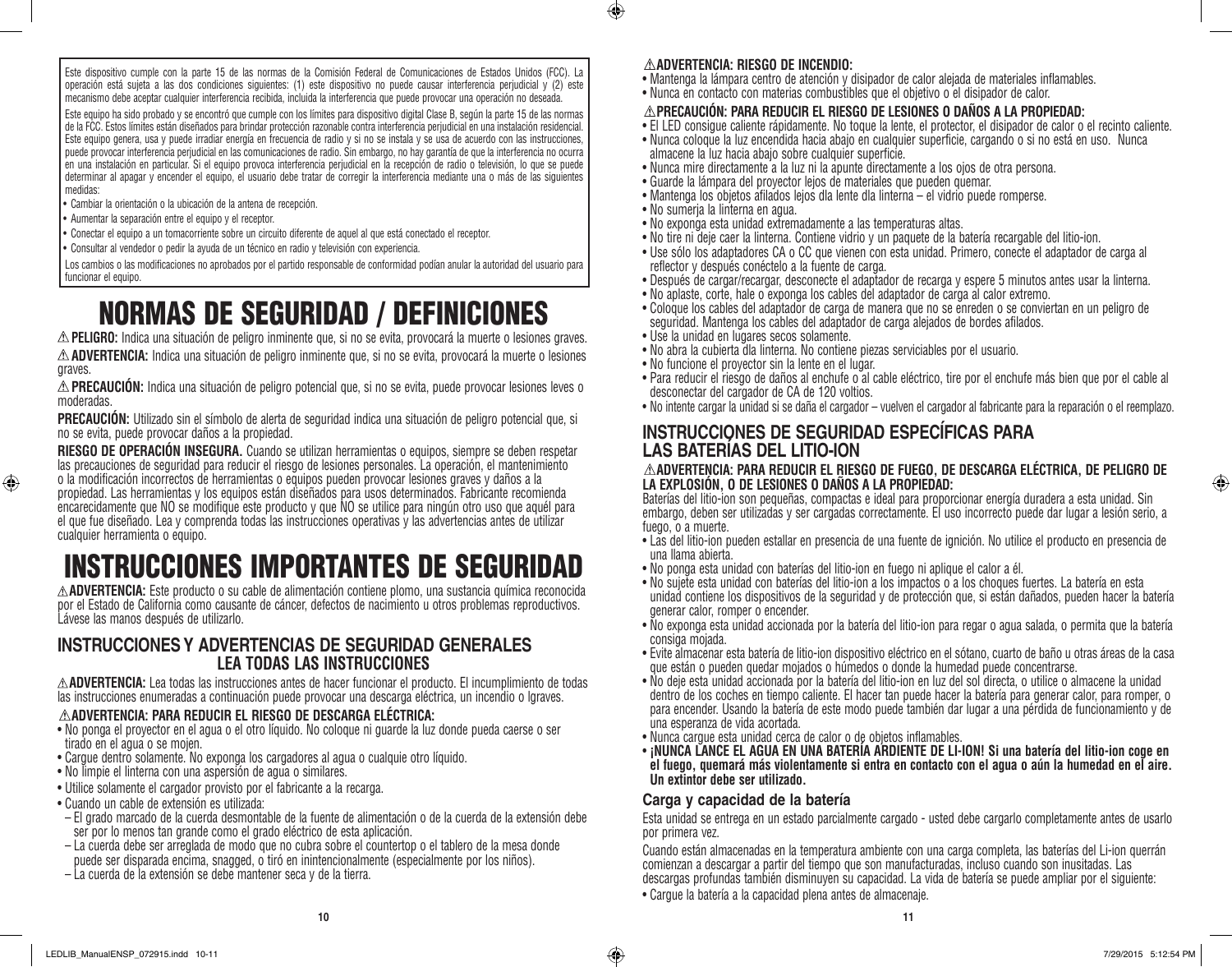- Almacene esta unidad en las temperaturas entre 5°C y 20°C (41°F y 68°F).
- Nunca descargue la batería completamente.
- Cargue después de cada uso.
- Cargue siempre por lo menos una vez cada 3 a 6 meses si no en uso frecuente de prevenir el overdischarge.

#### **Transporte de las baterías del Litio-Ion**

- Compruebe siempre todas las regulaciones locales, nacionales, e internacionales aplicables antes de transportar una unidad que contiene una batería del Litio-Ion.
- El transporte de una fin-de-vida, dañada, o de la batería recordada puede, en ciertos casos, ser específicamente limitado o prohibió.

# CONSERVE ESTAS INSTRUCCIONES

# **INTRODUCCIÓN**

Felicitaciones por adquirir su nuevo *Linterna LED del Litio-Ion de Black & Decker*. **Lea el manual de instrucción y siga las instrucciones cuidadosamente antes de utilizar su nuevo linterna.**

# **FEATURES**

♠



- 2. 12VDC Charging Port (under protective cover)
- 3. Battery/Charge Status LED Indicator
- 4. Pistol Grip Handle
- 5. On/Off Trigger
- 6. Rubber Bezel



- 10. 120 Volt AC Adapter
- 
- 11. 12 Volt DC Adapter (optional accessory)

# **CÓMO LEER EL INDICADOR LED DEL ESTADO DE LA BATERÍA/CARGA**

El indicador LED del estado de la batería/carga está situada está situado en la tapa de la unidad. Se enciende o destella en tres colores para indicar el siguiente:

### **Cuando la unidad está cargando:**

 $\bigoplus$ 

**Verde:** La batería está en un estado completamente cargado.

**Naranja (parpadeo):** La batería está en un estado parcialmente cargado.

**Rojo (parpadeo):** La batería necesita ser recargada.

#### **Verde y rojo (parpadea alternativamente):**

- 1. La batería de la unidad se calienta excesivamente debido a uso prolongado o de recarga. El proceso de carga se detiene en esta etapa y continúa automáticamente después de un período de enfriamiento.
- 2. El voltaje de la batería de su vehículo o de otra fuente de alimentación de 12 voltios de CC se ha reducido a un nivel que es demasiado bajo cuando se carga mediante el adaptador de 12 voltios DC. El proceso de carga se detiene en esta etapa y continúa automáticamente después de que el nivel de la batería de 12 voltios de corriente continúa a la normalidad.

#### **Cuando la unidad está funcionando:**

**Verde:** La batería está funcionando en el voltaje completo.

**Naranja:** La batería está funcionando en el voltaje parcial.

**Rojo (sólido):** La batería está funcionando en la baja tensión, y debe ser recargada.

**Verde y rojo (parpadea alternativamente):** La batería de la unidad se calienta excesivamente debido a uso prolongado o de recarga. La operación se detendrá en esta etapa y continúa automáticamente después de un período de enfriamiento.

# **CARGA Y RECARGA DEL REFLECTOR**

Esta unidad se envía en un estado parcialmente cargado. Cargue esta unidad después de compra y ANTES del primer uso usando el adaptador de 120 voltios CA por 6 horas o hasta que las luces de la batería/de indicador del estado LED de la carga se pongan verde.

Recargue después de cada uso hasta que las luces de la batería/de indicador del estado LED de la carga se pongan verde.

**IMPORTANTE: Cuando la unidad no esté en uso, recomendamos cargar la batería al menos cada 3 a 6 meses.**

#### **PRECAUCIÓN: PARA REDUCIR EL RIESGO DE DAÑOS A LA PROPIEDAD:**

- Nunca coloque la luz hacia abajo en cualquier superficie cuando se carga.
- Si no se mantiene la batería cargada puede causar daños permanentes y resultar en un pobre rendimiento.

### **Carga/recarga desde una fuente de 120 voltios CA**

- Asegúrese que la linterna está apagado (la cerradura del disparador está en la posición de off y el disparador no está hundido).
- Inserte el conectador de barril del cargador de la CA en el CC puerto de carga de 12 voltios en la parte trasera de la unidad. Inserte el extremo del enchufe en el enchufe estándar de voltio 60Hz de a (accionada) norteamericano 120.
- Cargue hasta que hasta el indicador LED del estado de la batería/carga encienda el verde (aproximadamente 6 horas).

#### **Carga/recarga desde una fuente de 12 voltios CC (accesorio opcional)**

- Asegúrese que la linterna está apagado (la cerradura del disparador está en la posición apagado y el disparador no está hundido).
- Introdusca la punta tubular metálica del adaptador de 12 voltios CC al puerto de carga de 12 voltios CC en la parte trasera de la unidad.
- Introdusca el tomacorriente de 12 voltios al enchufe para accesorios de su vehículo o a cualquier otra fuente de alimentación de 12 voltios.
- Cargue hasta que el indicador LED del estado de la batería/carga se encienda el verde (aproximadamente 4-6 horas).
- **Notas:** Cuando utilize el enchufe para accesorios de 12 voltios de un vehículo como fuente de carga, preste atención a que algunos vehículos requieren que se encienda la marcha para alimentar el enchufe de accesorios.

**12 13**

♠